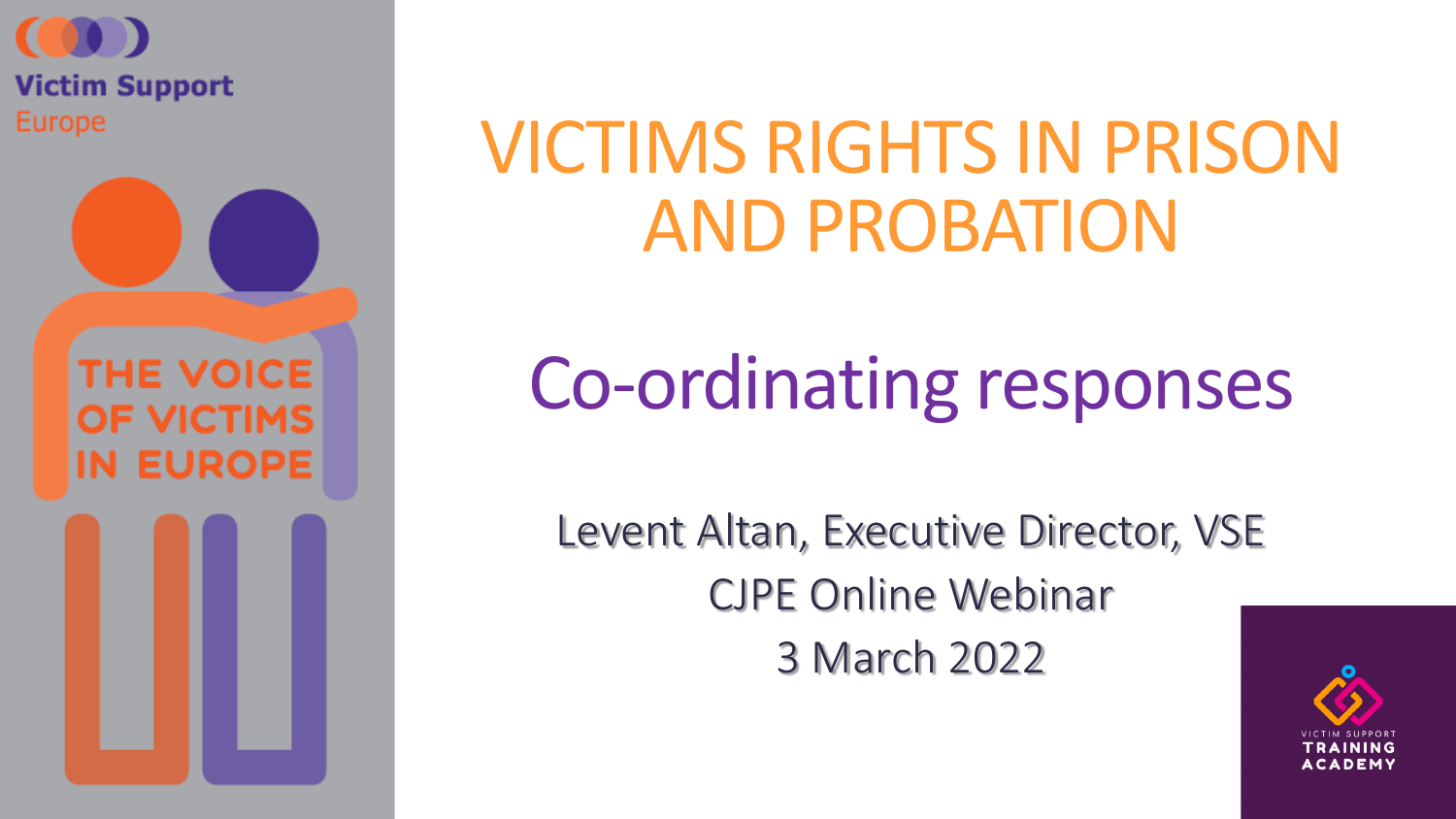#### About Victim Support Europe (VSE)

ictim Support

Europe

#### Umbrella network for national victim support organisations in Europe

- *O* 66 Members from 32 countries
- Members: approx 3000 staff, 20000 volunteers, assist 2 million+ victims each year
- Promotes, advocates for and facilitates establishment and development of victims rights and services in Europe
- Helps victim support organisations to develop capacities, learn from each other, share best practice and cooperate.

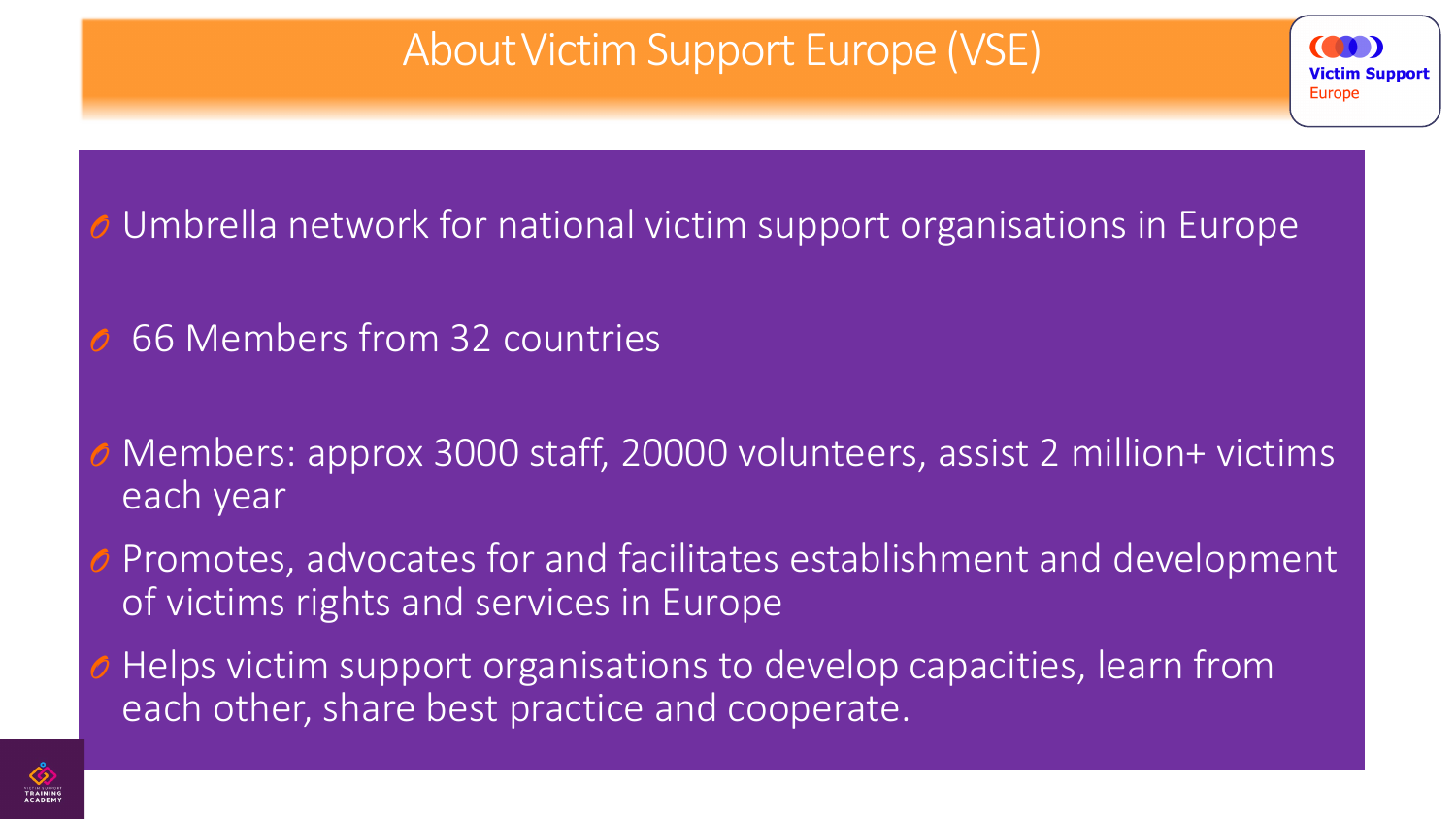# Role of Probation/Prison re Victims

Need to understand two aspects:

1) Legal obligations on prison and probation arising from victims rights

2) How come into contact with victims? *O* Victims of prisoners

*O* Victims in prison

*O* Family of victims

How influence and engage with prisoners? *O* Who are your partners?

POINTS OF ENGAGEMENT

**Victim Support** 

**Europe** 

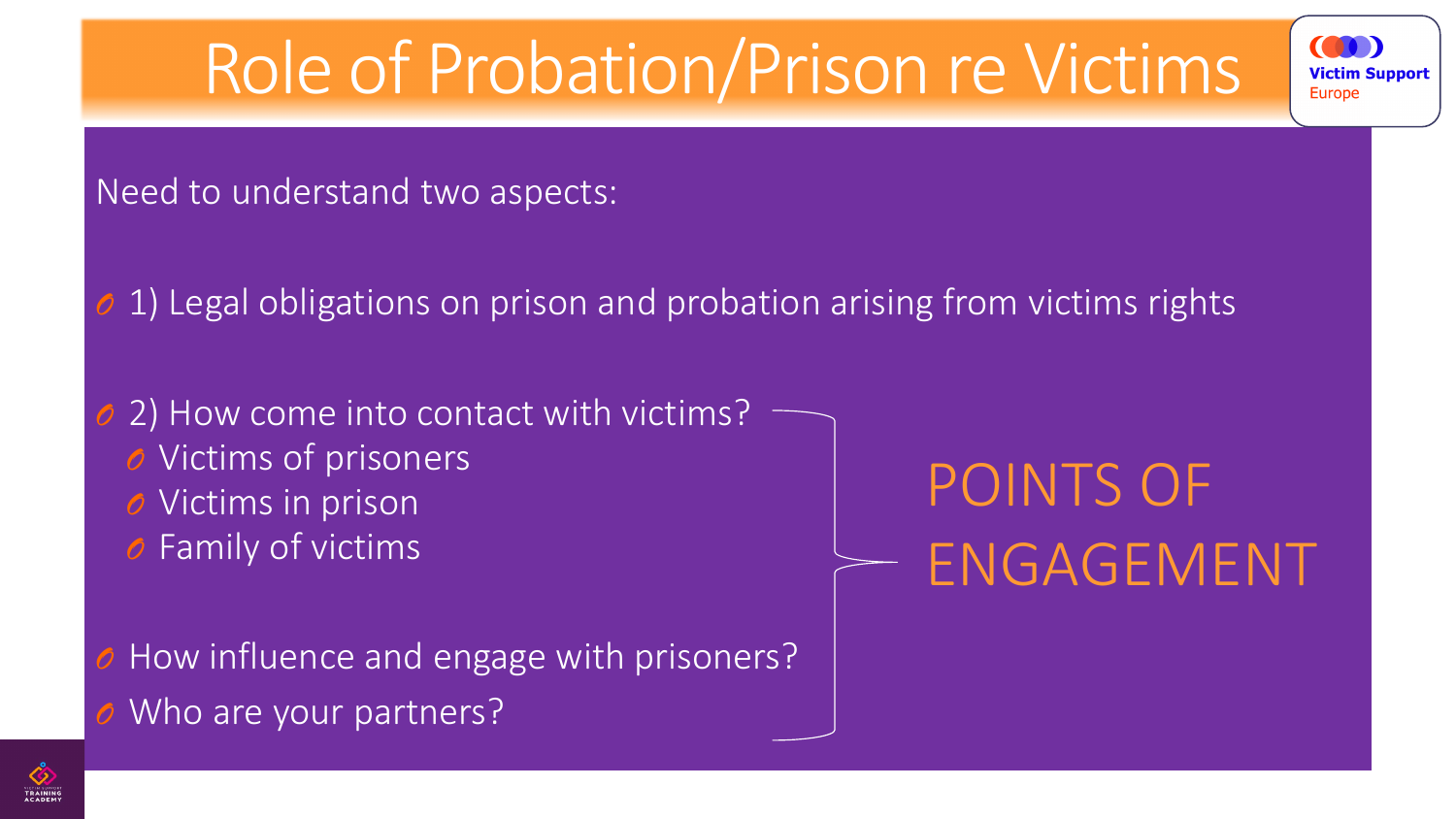# Action for victims

## Needs driven Rights based





shutterstock.com - 1047285088



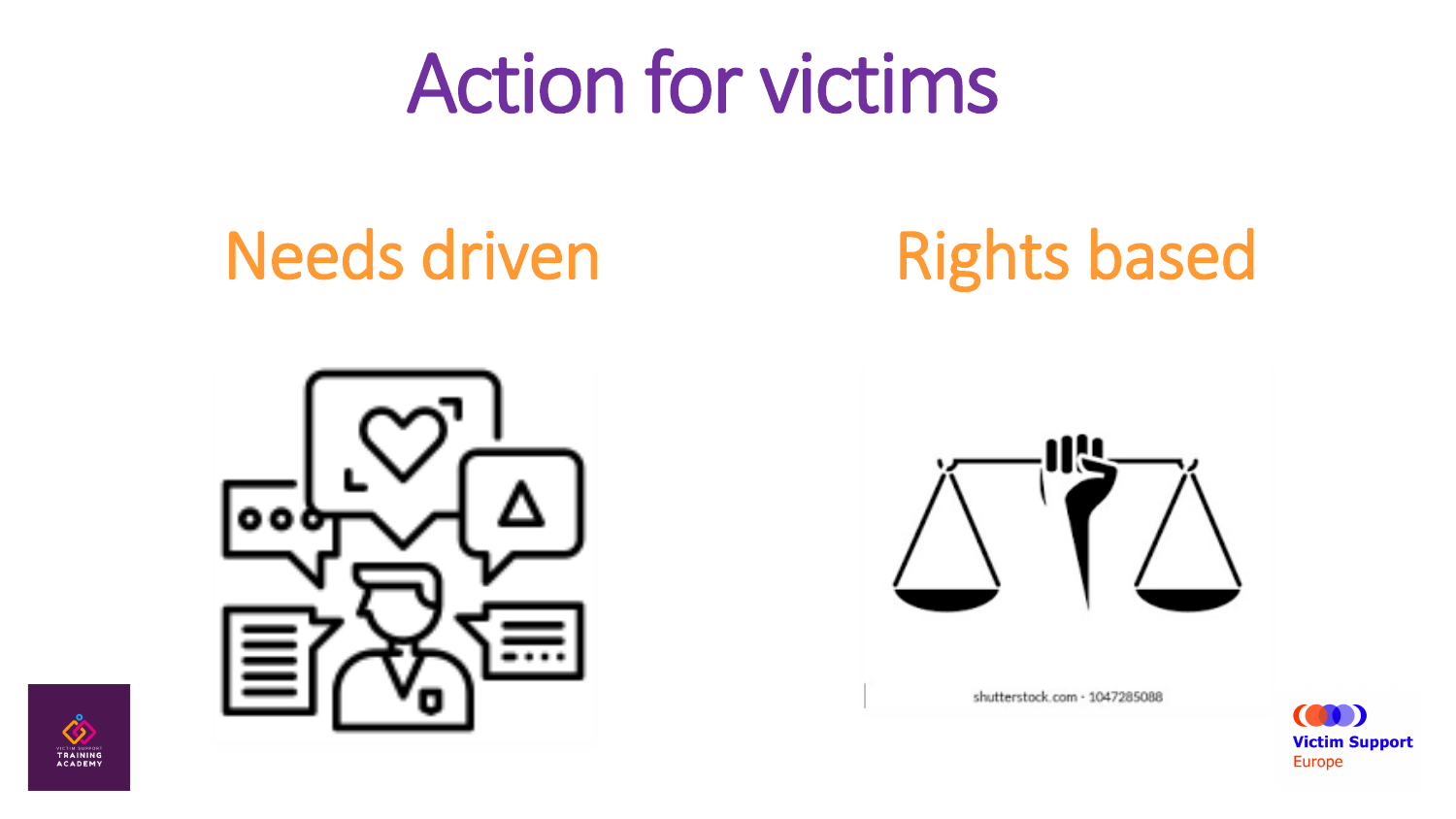### Needs of Victims/ Benefit of Action

**Victim Support** 

**Europe** 



| Benefits of action for victims                     | Benefits of action to society                              |
|----------------------------------------------------|------------------------------------------------------------|
| Recover from crime and avoid further victimisation | Reduced health care costs and loss of economic activity    |
| Avoid long term psychological issues               | More stable and better functioning society                 |
| Help to accept, move on, start new life            | More effective, efficient justice system that people trust |

TRAINING<br>ACADEMY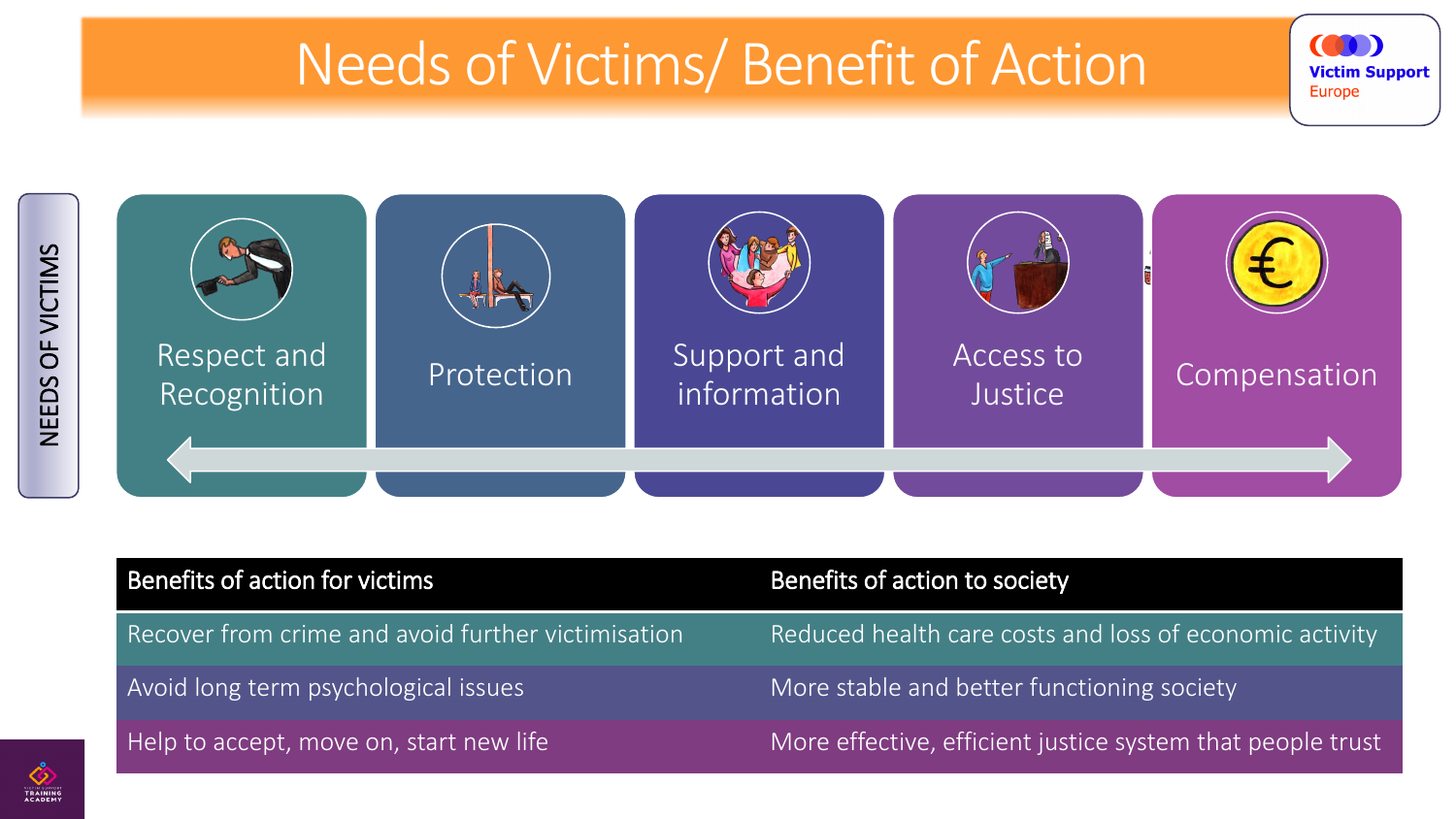#### EU legislation on victims of crime

| <b>Type of Law</b>                               | <b>Title</b>                                                                                 |                                        |
|--------------------------------------------------|----------------------------------------------------------------------------------------------|----------------------------------------|
| Directive 2004/80/EC                             | relating to compensation to crime victims                                                    |                                        |
| <b>Council Framework</b><br>Decision2008/913/JHA | on combating certain forms and expressions of racism and xenophobia by means of criminal law |                                        |
| Directive 2011/99/EU                             | on the European protection order                                                             |                                        |
| Directive 2011/36/EU                             | on preventing and combating trafficking in human beings and protecting its victims           |                                        |
| Directive 2011/92/EU                             | on combating the sexual abuse and sexual exploitation of children and child pornography      |                                        |
| Directive 2012/29/EU                             | establishing minimum standards on the rights, support and protection of victims of crime     |                                        |
| Regulation (EU) No 606/2013                      | on mutual recognition of protection measures in civil matters                                |                                        |
| Directive (EU) 2017/541                          | on combating terrorism                                                                       |                                        |
| Directive (EU) 2019/712                          | On combating fraud and counterfeiting of non-cash means of payment                           | <b>Victim Support</b><br><b>Europe</b> |

TRAINING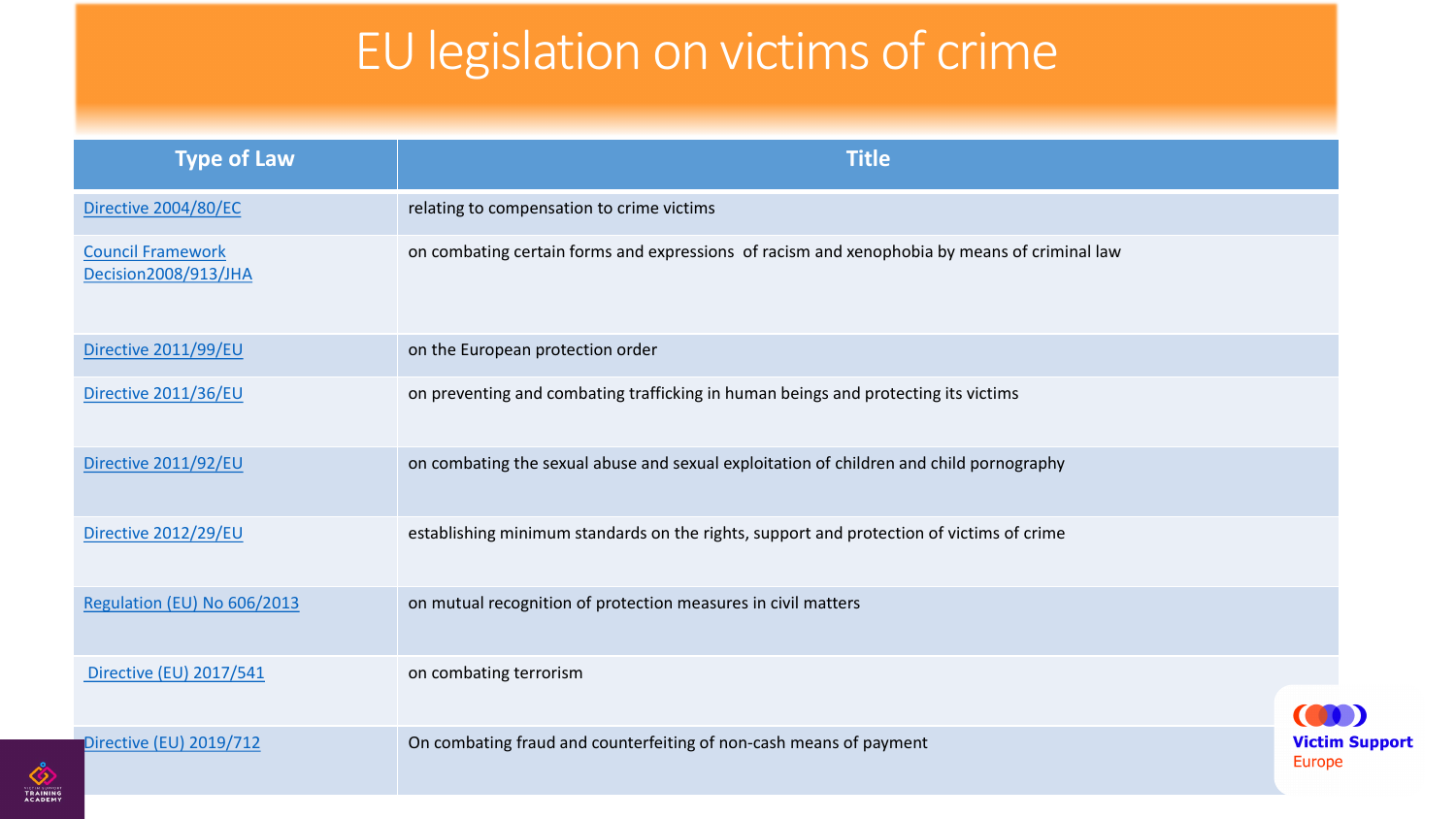### EU Victims Directive - Overview

#### Information and Support

- Information
- Support
- Making a complaint
- Interpretation and translation

#### Participation in criminal proceedings

- Right to be heard
- Decision to not prosecute
- Restorative justice
- Legal aid
- Reimbursement
- Return of property
- Compensation in criminal proceedings
- Foreign victims assistance and reporting in home country

#### Protection and victims with specific needs

- General right to protection
- Avoidance of contact
- Protection in investigations
- Privacy
- Individual assessment
- Vulnerable victims and special protection measures

#### Other Provisions

- Training
- Co-operation and co-ordination

**Victim Support** 

**Europe** 

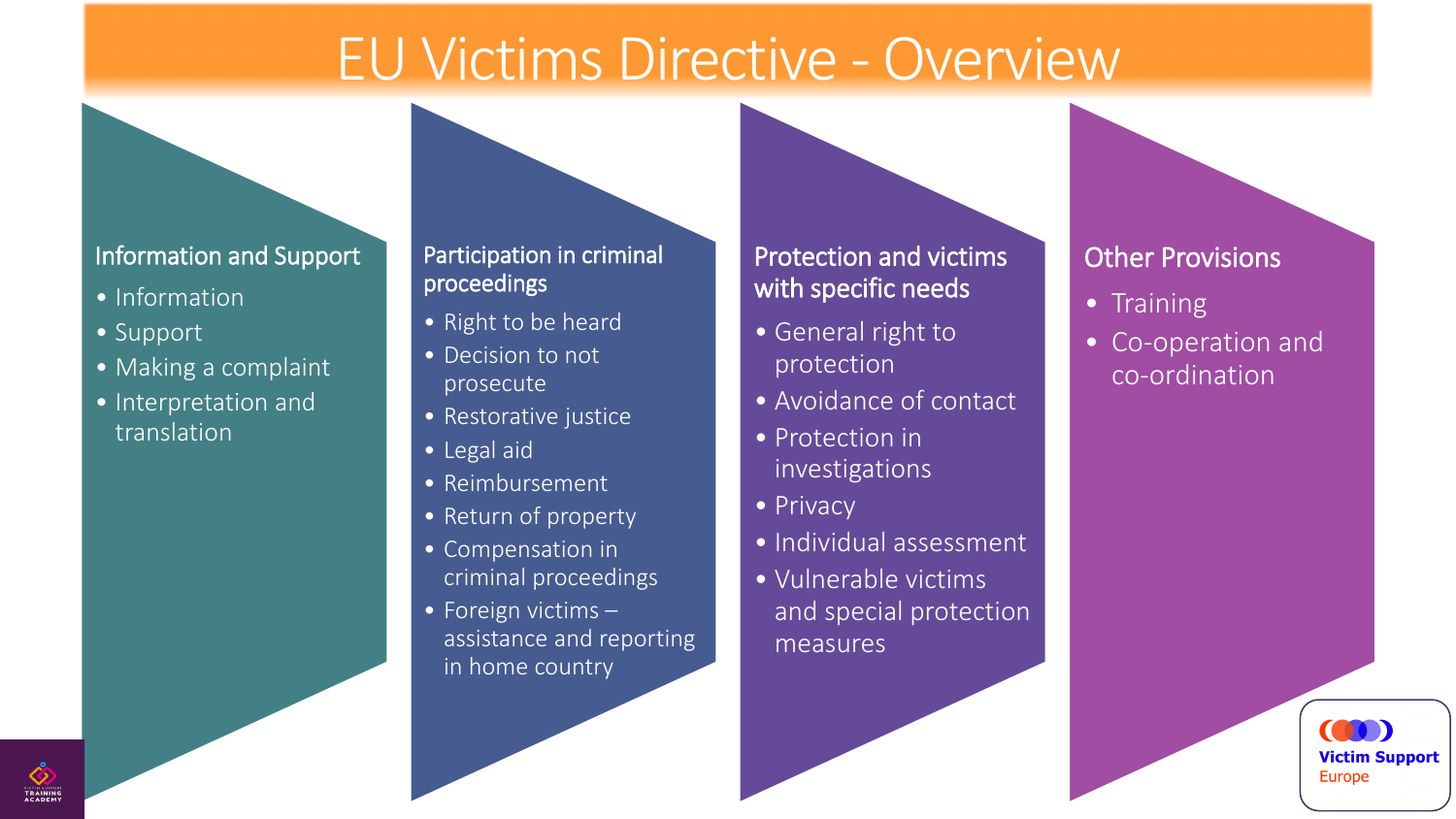# Victims Rights - prison and probation



Release – comms with victim

Appeals and further proceedings

Contacts by offender with victim – wanted/unwanted

Compensation

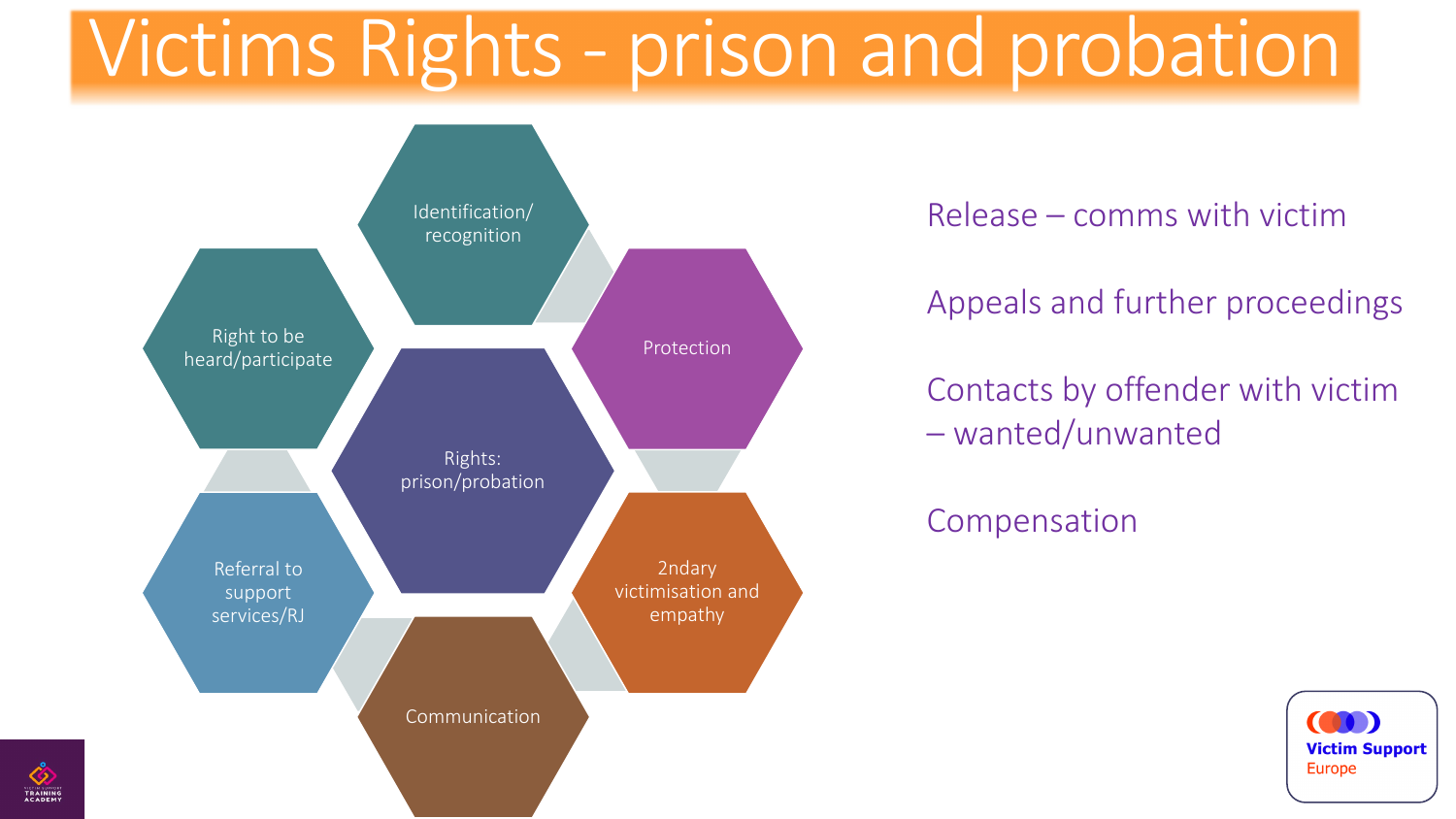### Key elements to co-ordination?

#### Fundamental challenge: Success should not be random luck

victims are not the primary concern of prison and probation

#### How organise your service to:

- be sufficiently knowledgeable on victims issues
- be able to engage with those who work with victims and benefit from their expertise and help them benefit from yours
- Identify action in individual cases



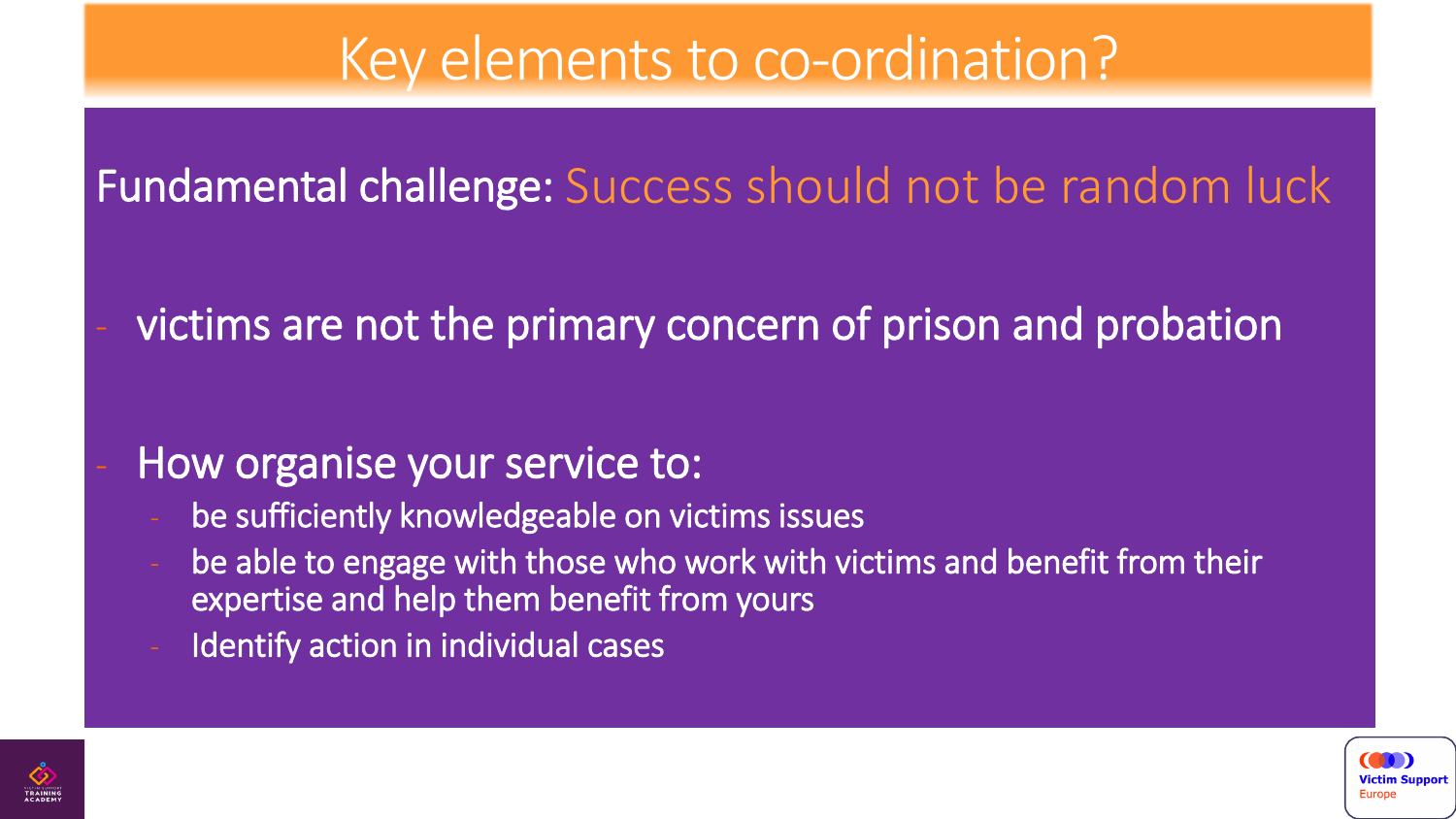

#### **STRATEGIC AND CO-ORDINATED**

**National strategy, co-ordinating body, funding, know victims**

### 1) Leadership

**Vision Messaging Commitment Organisation change Strategy**



#### 2) Structural

**Rules and Procedures Infrastructure Multi-agency/co-ord mechanisms**



#### 3) Personal

**Commitment Training Empathy – understand/know Communications**



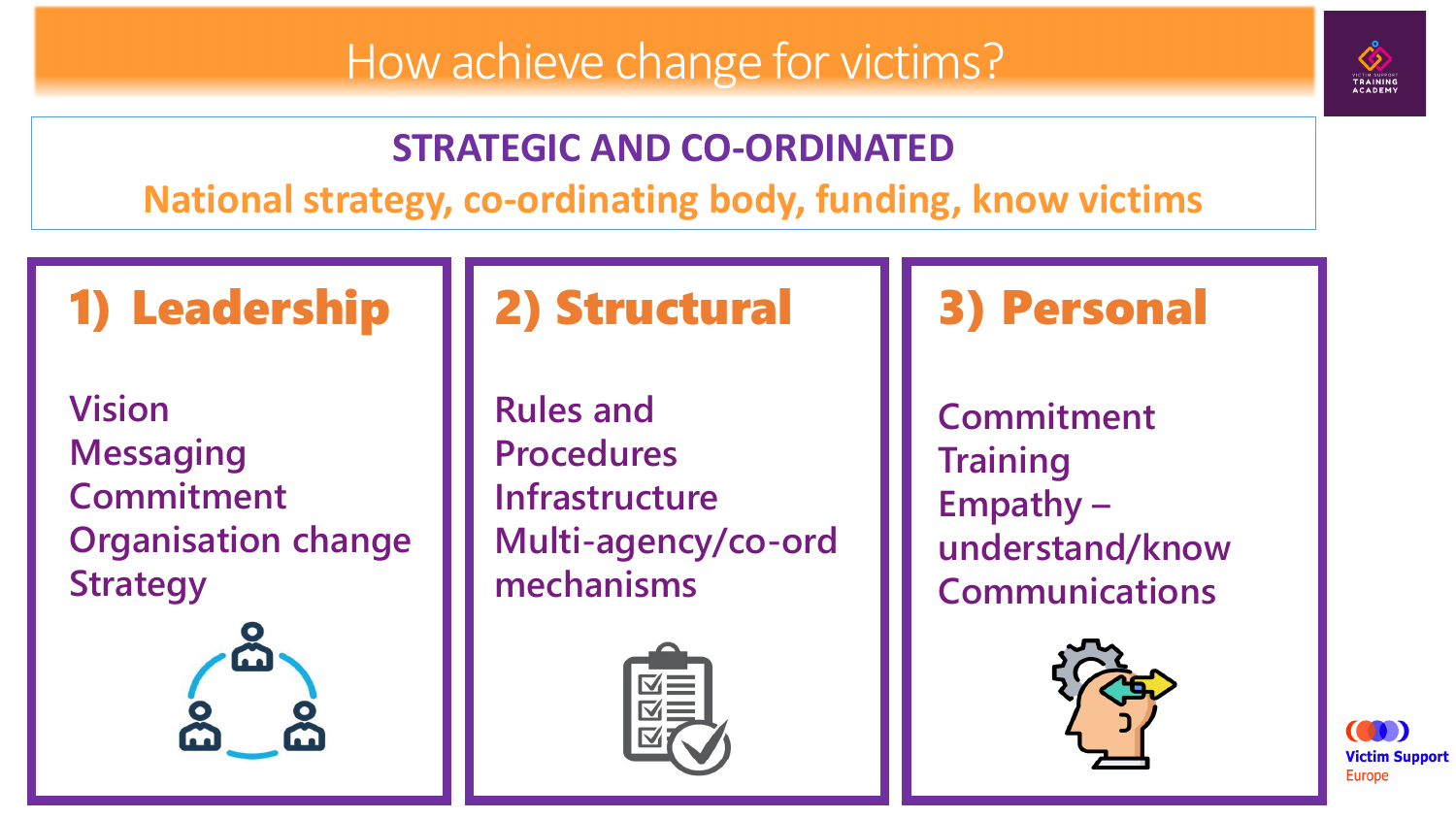

# Communication/ Information (A3-7)



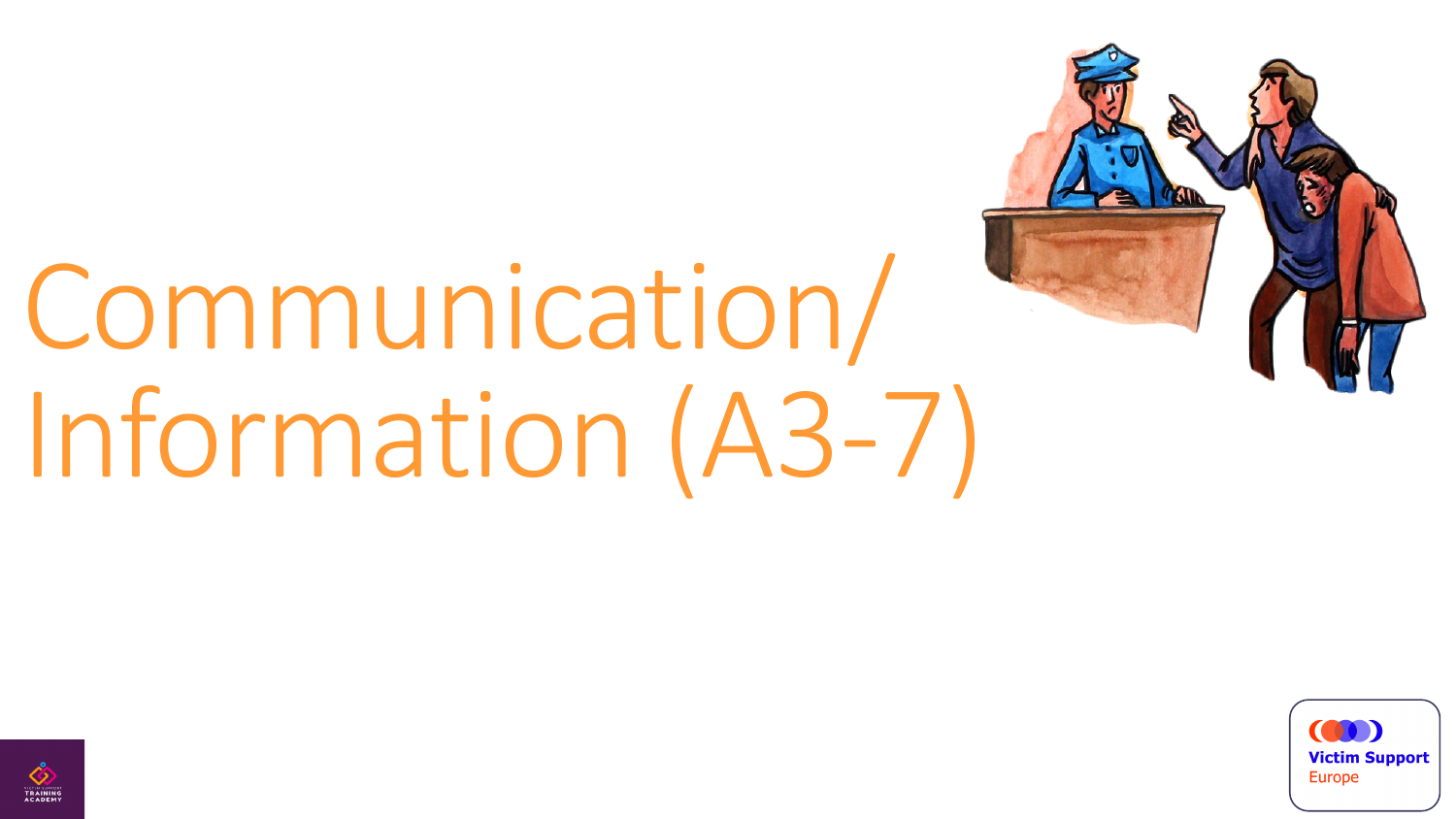### Requirements of the Directive

**Victim Support** 

**Europe** 

Help victims to understand and be understood

Interpretation and translation

Provision of information on rights and services to victims - 1<sup>st</sup> contact

Provision on information on the criminal proceedings, release offender

Information on impact of crime, reactions to crime and crime prevention

Awareness raising of rights amongst general population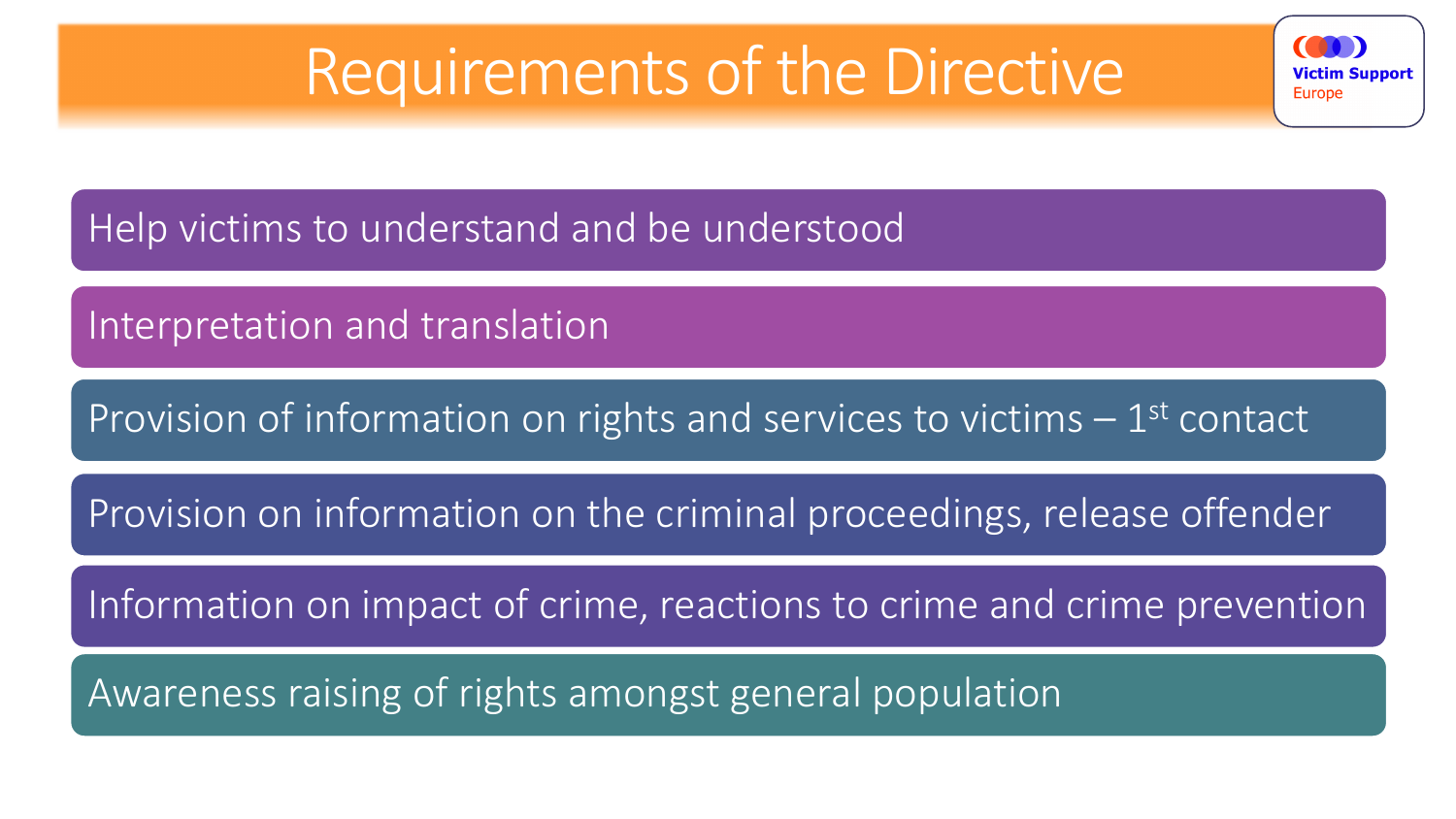# How look from prison/probation perspective?

- what information is provided by others and in what form? How co-ordinate – same info? Same approach? Core principles – simple, timing, repeat but not overwhelm
- What structures in place to share info on victims, for victim about case etc. case management systems, victims file
- How identify vulnerable victims and share information to appropriate bodies? Why needed and how relevant to info provision? – release of offender, comms about release, ensure safety of victim, efficiency and effectiveness of system